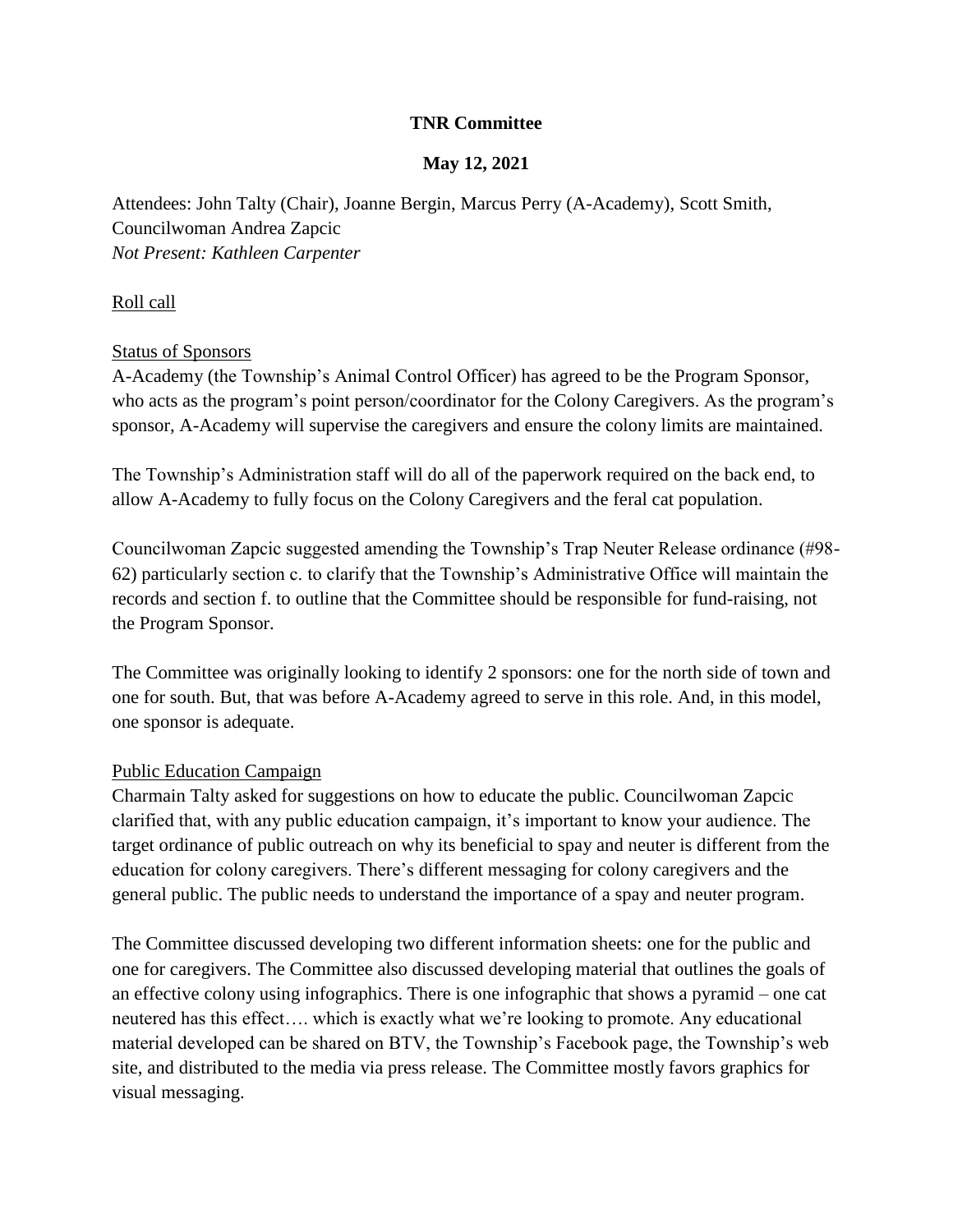### Issues or complaints

Resident Tracy Barkus participated in the meeting. Tracy has been providing care to a colony by the Mantoloking Road Pub. A resident complaint came in the she relocated the feeding location. This helped solve the problem. She never intended to start a colony but does feed them. One of the cats has kittens, who then had kittens so the feral cat population here is expanding.

Marcus from A-Academy said that he tries hard to adopt the cats out before bringing them to the Shelter. He's more successful with kittens; it's harder to fine adoptive homes for adult cats.

A complaint was also received from a resident on Port Road, who expressed frustration over the feral cats in her neighborhood. She specifically cites neighbors who are feeding cats, attracting the cats who then proceed to use her property as a littler box.

Marcus responded that he has put a trap at this property and has not collected anything to date. The resident's best bet is to put the trap out at night and call Marcus if a cat is collected. Marcus further indicated there is a colony caregiver nearby and all of her cars are neutered.

### Updates on colonies

There are active colonies who have not provided the required documentation to the Town. Marcus will work directly with them to submit the required paperwork and make sure to address any neighbor complaints. Relocating the feeding area is usually a helpful solution when there are neighbor complaints.

Doreen, a volunteer from Animal Birth Control, feels there are double the existing colonies compared with those who responded to the Township's letter. The colony caregivers don't want to come forward because they don't want to sign any documents. Many colony caregivers have had bad experiences in the past, she said. Doreen offered to help; she wants the program to be successful.

She did recommend the Township expand its list of approved veterinarian services to include one specific to TNR programs. East Coast Clinic is equipped to handle feral cats. The veterinarians on the Township's pool don't have TNR experience, she said. For this program to work we need a vet to do spay and neutering. East Coast Clinic does that Mondays, Tuesdays and Wednesdays from 8 to 10 am on a walk-in basis. They keep the cats overnight so once they're picked up they can be released.

The Committee will request a change in the bid process for 2022 that include a vet that specific performs TNR services.